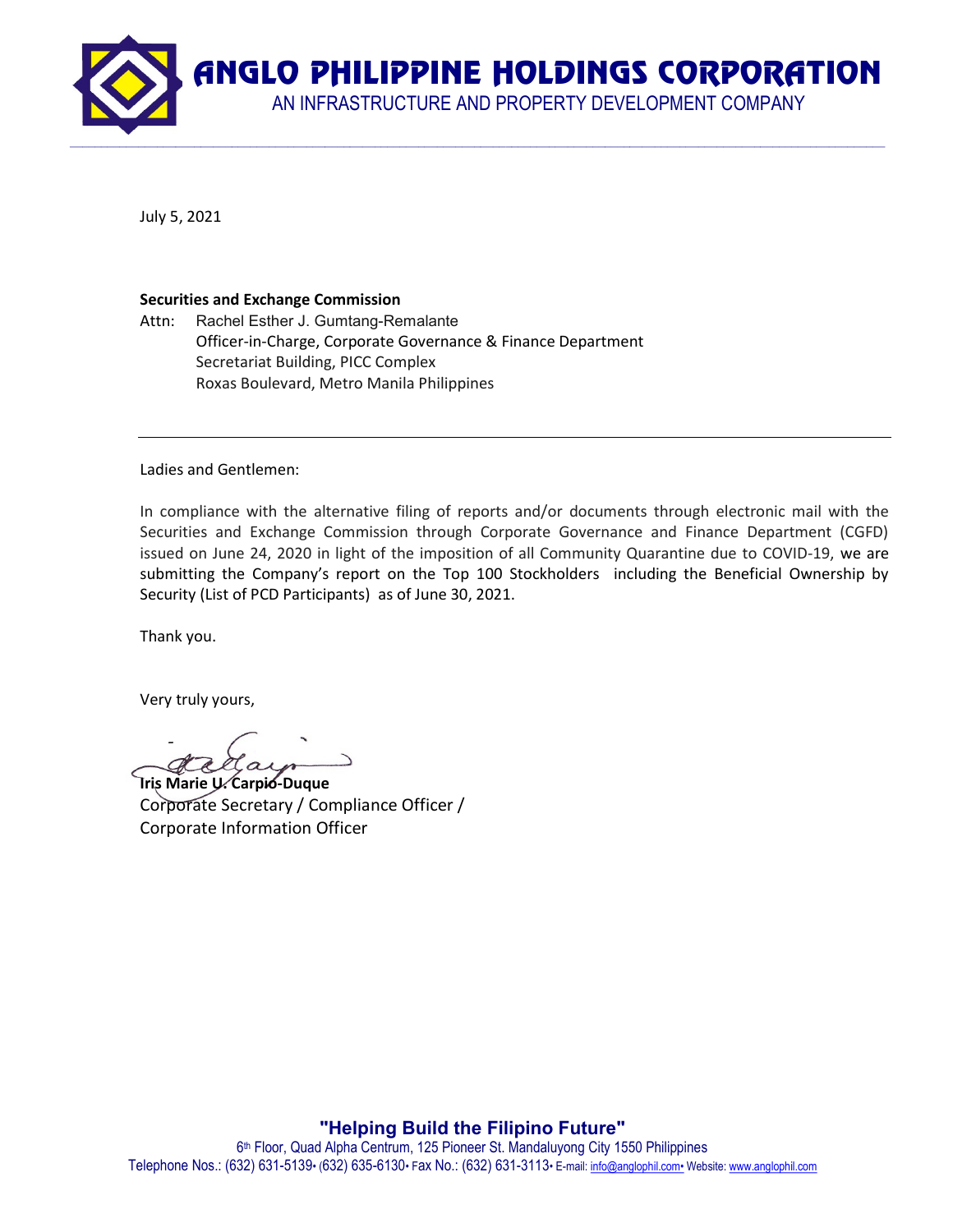LIST OF TOP 100 STOCKHOLDERS AS OF JUNE 30, 2021

| <b>RANK</b>  | <b>NAME</b>                                                                         | <b>TOTAL SHARES</b> | <b>PERCENTAGE</b><br>(9/0) |
|--------------|-------------------------------------------------------------------------------------|---------------------|----------------------------|
| $\mathbf{1}$ | PCD NOMINEE CORPORATION<br>Filipino - 2,900,520,448<br>Non-Filipino -<br>13,583,701 | 2,914,104,149       | 97.0300                    |
| 2            | RAMOS, ALFREDO C.                                                                   | 51,243,872          | 1.7063                     |
| 3            | SAN JOSE OIL COMPANY                                                                | 4,693,332           | 0.1563                     |
| 4            | ALYROM PROPERTY HOLDINGS, INC.                                                      | 2,924,900           | 0.0974                     |
| 5            | TANCHAN III, SANTIAGO                                                               | 972,398             | 0.0324                     |
| 6            | JALANDONI, JAYME, ADAMS & CO., INC.                                                 | 964,700             | 0.0321                     |
| 7            | TANCHAN, CONSTANTINE                                                                | 881,466             | 0.0293                     |
| 8            | GO BIAO, MARIANO                                                                    | 850,000             | 0.0283                     |
|              |                                                                                     |                     |                            |
|              | S. J. ROXAS & CO., INC. A/C # 2.19.038                                              | 850,000             | 0.0283                     |
| 9            | CONLEY, JACK F.                                                                     | 825,000             | 0.0275                     |
| 10           | ANSALDO, GODINEZ & CO., INC.                                                        | 753,835             | 0.0251                     |
| 11           | HENARES, ANTONIO M.                                                                 | 660,000             | 0.0220                     |
| 12           | MBTC FAO CARLOS EJERCITO TBG                                                        | 500,000             | 0.0166                     |
| 13           | GARCIA, JESUS<br>HENARES, ANTONIO &/OR CARMEN                                       | 440,000             | 0.0147                     |
|              | <b>HENARES</b>                                                                      | 440,000             | 0.0147                     |
|              | NAVARRO, FRANCISCO A.                                                               | 400,000             | 0.0133                     |
| 14<br>15     | ALAKOR SECURITIES CORPORATION                                                       | 390,000             | 0.0130                     |
| 16           | SAN JOSE, ROBERTO V.                                                                | 373,866             | 0.0124                     |
| 17           | REGINA CAPITAL DEV.C ORP. 000351                                                    | 370,000             | 0.0123                     |
| 18           | PANLILIO, JOSE MA.                                                                  | 330,000             | 0.0110                     |
|              |                                                                                     |                     |                            |
|              | C.A. PILE AS NOMINEE FOR HSBC MANILA                                                |                     |                            |
| 19           | ACC, MANUFACTURERS HANOVR                                                           | 319,000             | 0.0106                     |
| 20           | TANCHAN, JENNIFER                                                                   | 293,332             | 0.0098                     |
| 21           | COO, BETTY U.                                                                       | 273,680             | 0.0091                     |
| 22           | ANSELMO TRINIDAD & CO., INC.                                                        | 270,353             | 0.0090                     |
| 23           | BARCELON, ROXAS SECURITIES, INC.<br>MENDOZA, ALBERTO &/OR JEANIE                    | 255,497             | 0.0085                     |
| 24           | MENDOZA                                                                             | 249,332             | 0.0083                     |
| 25           | KHO, DAVID L.                                                                       | 220,000             | 0.0073                     |
|              | NG, MARIO                                                                           | 220,000             | 0.0073                     |
| 26           | TAN, ROBERTO CHIU                                                                   | 200,000             | 0.0067                     |
|              | VELOSO, SYLVIA S.<br>CATHAY SECURITIES CO., INC. A/C NO.                            | 200,000             | 0.0067                     |
|              | 2567                                                                                | 200,000             | 0.0067                     |
| 27           | YAN, LUCIO W.                                                                       | 198,000             | 0.0066                     |
|              | YAN, MALVIN Y.                                                                      | 198,000             | 0.0066                     |
| 28           | G & L SECURITIES COMPANY, INC.                                                      | 191,414             | 0.0064                     |
| 29           | JALANDONI, JAYME, ADAMS, & CO., INC.                                                | 186,422             | 0.0062                     |
| 30           | UY, ZOSIMO D.                                                                       | 181,865             | 0.0061                     |
| 31           | WEE, OSCAR TY &/OR SYLVIA TAN WEE                                                   | 176,000             | 0.0059                     |
| 32           | CHANYUNGCO, MA. LOURDES H.                                                          | 165,000             | 0.0055                     |
|              | KERRY SEC. (PHILS), INC. A/C NO. C0001                                              | 165,000             | 0.0055                     |
| 33           | VICENTE GOQUIOLAY & CO., INC.                                                       | 163,077             | 0.0054                     |
| 34           | YU & COMPANY, INCORPORATED<br>MENDOZA, ALBERTO &/OR MARITESS                        | 155,450             | 0.0052                     |
| 35           | MENDOZA                                                                             | 146,666             | 0.0049                     |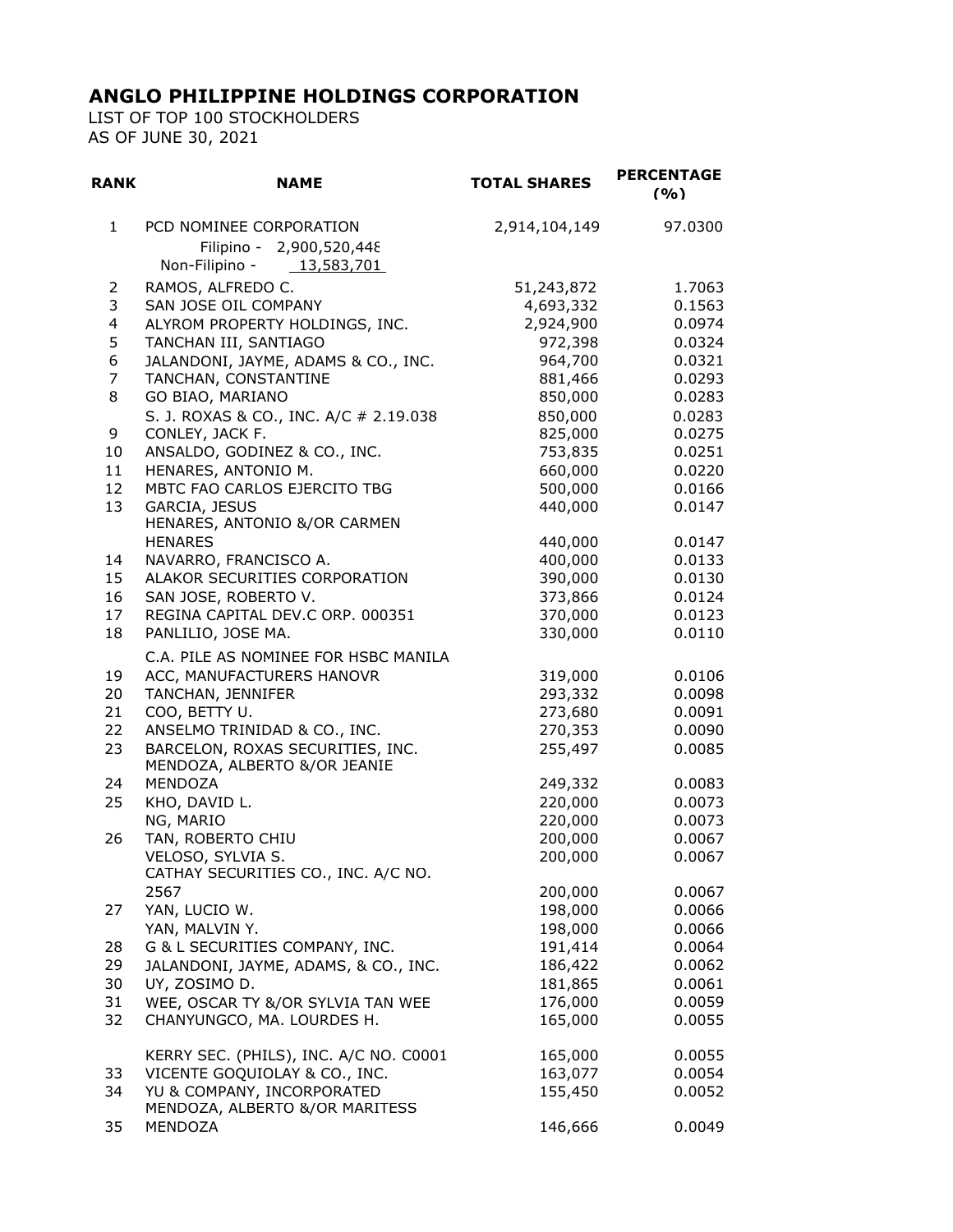LIST OF TOP 100 STOCKHOLDERS AS OF JUNE 30, 2021

| <b>RANK</b> | <b>NAME</b>                           | <b>TOTAL SHARES</b> | <b>PERCENTAGE</b><br>(9/0) |
|-------------|---------------------------------------|---------------------|----------------------------|
|             | TANCHAN, INGRID MARIE                 | 146,666             | 0.0049                     |
|             | TANCHAN, RACHEL PEARL                 | 146,666             | 0.0049                     |
| 36          | MARINO ORLODRIZ CIA                   | 138,534             | 0.0046                     |
| 37          | MOUNT PEAK SECURITIES, INC.           | 133,999             | 0.0045                     |
| 38          | LANSFORD, DONALD GENE                 | 132,000             | 0.0044                     |
|             | <b>CHUAN ANG LIAN</b>                 | 132,000             | 0.0044                     |
| 39          | DAVID GO SECURITIES CORP.             | 128,148             | 0.0043                     |
| 40          | EBC SECURITIES CORPORATION            | 126,865             | 0.0042                     |
| 41          | S. J. ROXAS & CO., INC.               | 125,362             | 0.0042                     |
| 42          | UNITED REALTY CORPORATION             | 122,025             | 0.0041                     |
| 43          | DYHONGPO, CARLOS                      | 121,000             | 0.0040                     |
|             | OLIVA, DULCE MARIA S.                 | 121,000             | 0.0040                     |
| 44          | H. E. BENNETT SEC., INC. A/C NO. 4429 | 113,333             | 0.0038                     |
| 45          | SISON, NENITA M.                      | 111,853             | 0.0037                     |
| 46          | TY, ANITA                             | 111,000             | 0.0037                     |
| 47          | CONNELL SECURITIES, INC.              | 110,366             | 0.0037                     |
| 48          | REYES-HANGAD, CELIA                   | 110,000             | 0.0037                     |
|             | GO, TERESITA &/OR SATURNINA GO        | 110,000             | 0.0037                     |
|             | JIMENEZ, PETER M.                     | 110,000             | 0.0037                     |
|             | JAYME, VICENTE R.                     | 110,000             | 0.0037                     |
|             | MAJA DEVELOPMENT CORPORATION          | 110,000             | 0.0037                     |
|             | OZAETA, ARNOLD C.                     | 110,000             | 0.0037                     |
|             | TY PECK SUAN                          | 110,000             | 0.0037                     |
|             | SOLAR SECURITIES, INC.                | 110,000             | 0.0037                     |
| 49          | MARIANO YU & COMPANY, INC.            | 107,076             | 0.0036                     |
| 50          | JAMES UY, INC. A/C NO. 3262           | 106,332             | 0.0035                     |
| 51          | R.C. LEE SECURITIES, INC.             | 102,078             | 0.0034                     |
| 52          | CO, FERDINAND &/OR CEFERINA CO        | 100,000             | 0.0033                     |
| 53          | ALANO, ABIGAIL ANN                    | 99,000              | 0.0033                     |
|             | CHING, CHRISTINE MAE G.               | 99,000              | 0.0033                     |
|             | LEONIS DEVELOPMENT CORPORATION        | 99,000              | 0.0033                     |
|             | LIM, RAYMOND B.                       | 99,000              | 0.0033                     |
|             | JAMES UY, INC. A/C NO. 8031           | 99,000              | 0.0033                     |
| 54          | <b>DEES SECURITIES</b>                | 89,815              | 0.0030                     |
| 55          | SANTOS, MICHAEL                       | 88,000              | 0.0029                     |
|             | TIONGSON, ANTONIO T.                  | 88,000              | 0.0029                     |
|             | TIO, GEORGE &/OR MANUEL TIO           | 88,000              | 0.0029                     |
|             | VENTURANZA, MA. EDURNE G.             | 88,000              | 0.0029                     |
| 56          | SY, MARY LOO                          | 84,700              | 0.0028                     |
| 57          | SIAO, PATRICK                         | 77,000              | 0.0026                     |
| 58          | BAUTISTA JR., DEMETRIO A.             | 73,332              | 0.0024                     |
| 59          | GO, DELFIN                            | 72,600              | 0.0024                     |
|             | GO KIAM LAM, DELFIN                   | 72,600              | 0.0024                     |
| 60          | J.M. BARCELON & COMPANY, INC.         | 71,540              | 0.0024                     |
| 61          | UY, MIRIAM L.                         | 71,500              | 0.0024                     |
| 62          | ONG SECURITIES CORPORATION            | 70,520              | 0.0023                     |
| 63          | TRENDLINE SECURITIES CORP.            | 70,000              | 0.0023                     |
|             | DELA CRUZ, MA. ROGINA N.              | 70,000              | 0.0023                     |
| 64          | UY, MARIA CHARITO B.                  | 68,750              | 0.0023                     |
| 65          | CHUA, CHARLEY                         | 66,000              | 0.0022                     |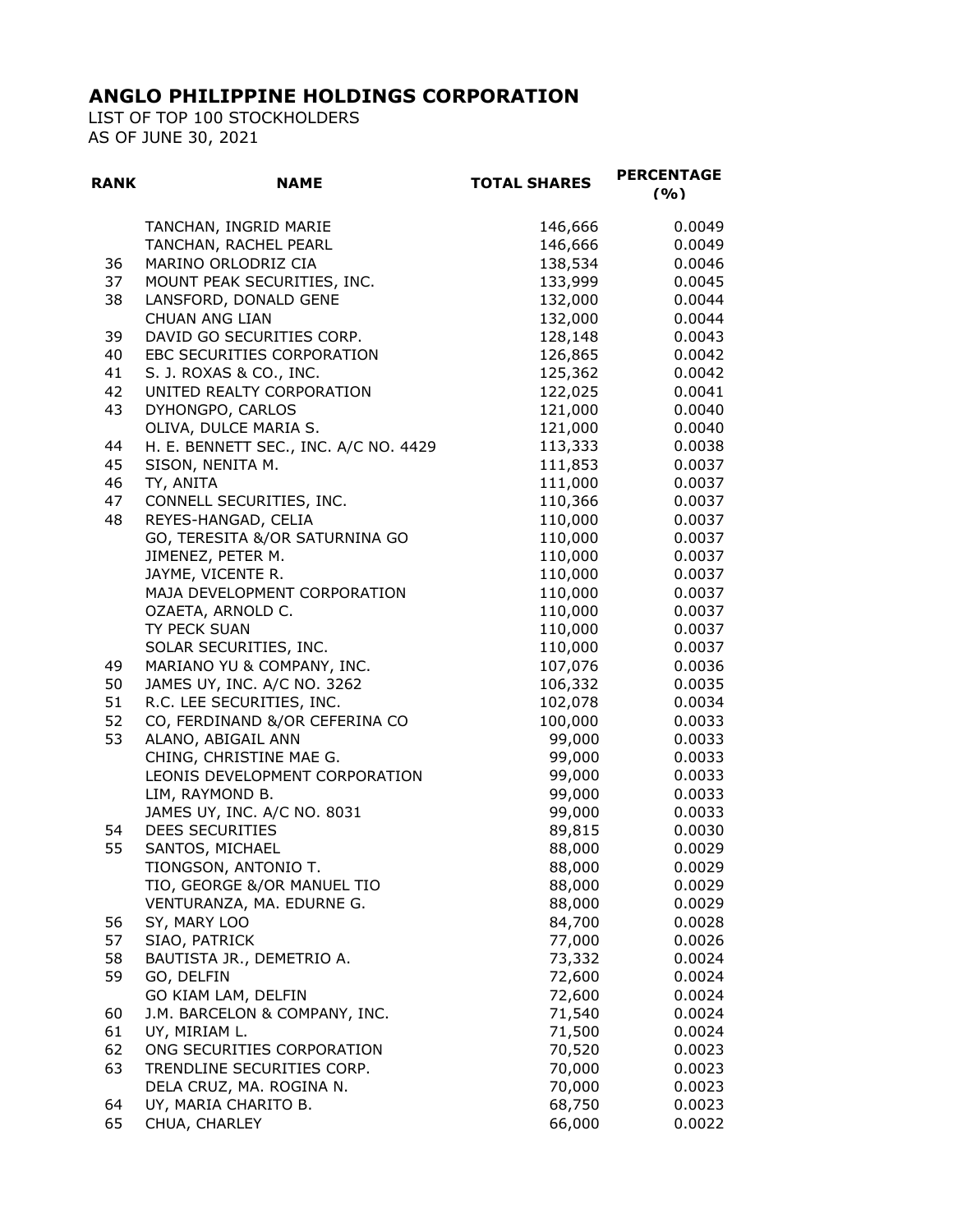LIST OF TOP 100 STOCKHOLDERS AS OF JUNE 30, 2021

| <b>RANK</b> | <b>NAME</b>                                                       | <b>TOTAL SHARES</b> | <b>PERCENTAGE</b><br>(9/0) |
|-------------|-------------------------------------------------------------------|---------------------|----------------------------|
|             | CHUA, MICHAEL                                                     | 66,000              | 0.0022                     |
|             | YAN, LUCIO W.                                                     | 66,000              | 0.0022                     |
|             | YAN, MALVIN                                                       | 66,000              | 0.0022                     |
|             | ALAKOR SECURITIES CORPORATION FAO                                 |                     |                            |
|             | <b>RRR</b>                                                        | 66,000              | 0.0022                     |
|             | S.J. ROXAS & CO., INC.                                            | 66,000              | 0.0022                     |
| 66          | G. D. TAN & COMPANY, INC.                                         | 65,920              | 0.0022                     |
| 67          | R. COYIUTO SECURITIES, INC.                                       | 63,250              | 0.0021                     |
| 68          | <b>GIMENEZ STOCK BROKERAGE</b>                                    | 61,490              | 0.0020                     |
| 69          | COSIO & CO., INC.                                                 | 59,422              | 0.0020                     |
| 70          | KING, CECILIA FLORES                                              | 56,832              | 0.0019                     |
| 71          | S.J. ROXAS & CO., INC.                                            | 56,100              | 0.0019                     |
| 72          | CRUZ, FELIPE F.<br>CHAN, GILBERT                                  | 55,000<br>55,000    | 0.0018<br>0.0018           |
|             | CLEOPE, ISABELITA M.                                              | 55,000              | 0.0018                     |
|             | CO, RONALDO &/OR SUSANA CO                                        | 55,000              | 0.0018                     |
|             | ELIGIR, MARY Y.                                                   | 55,000              | 0.0018                     |
|             | FERRER, ANTHONY                                                   | 55,000              | 0.0018                     |
|             | LOCSIN, ELENA C.                                                  | 55,000              | 0.0018                     |
|             | NEPOMUCENO, LINDA                                                 | 55,000              | 0.0018                     |
|             | PASIA, NORMA P. &/OR LEONARDO C.                                  |                     |                            |
|             | <b>PASIA</b>                                                      | 55,000              | 0.0018                     |
|             | RAMOS, PRESENTACION                                               | 55,000              | 0.0018                     |
|             | SANDOVAL, FE NIEVA S.J.                                           | 55,000              | 0.0018                     |
|             | SEN JR., PABLO                                                    | 55,000              | 0.0018                     |
|             | YU, PETER &/OR CONCEPCION YU<br>ALAKOR SECURITIES CORPORATION FAO | 55,000              | 0.0018                     |
|             | <b>CIC</b>                                                        | 55,000              | 0.0018                     |
| 73          | SUAREZ, STANLEY Y.                                                | 52,800              | 0.0018                     |
|             | CAFRA BROTHERS SEC., INC.                                         | 52,800              | 0.0018                     |
| 74          | TUASON, ROXAS, TORRES INC.                                        | 50,325              | 0.0017                     |
| 75          | CUALOPING SECURITIES CORP.                                        | 50,200              | 0.0017                     |
| 76          | MBTC-TBG ATF CARLOS EJERCITA, SR.                                 | 50,000              | 0.0017                     |
| 77          | ORIENTRADE SEC., INC.                                             | 49,866              | 0.0017                     |
| 78<br>79    | F.C. HAGEDORN & COMP., INC.<br>UNIWELL SECURITIES, INC.           | 49,369              | 0.0016                     |
| 80          | AZADA, CIPRIANO                                                   | 47,300<br>46,200    | 0.0016<br>0.0015           |
| 81          | UY-TIOCO & CO., INC.                                              | 45,584              | 0.0015                     |
| 82          | CORPUS, ERNA C.                                                   | 44,000              | 0.0015                     |
|             | CRUZ, NERISSA C.                                                  | 44,000              | 0.0015                     |
|             | GARCIA, AIDA R.                                                   | 44,000              | 0.0015                     |
|             | KHO, SALLY                                                        | 44,000              | 0.0015                     |
|             | NABLE, MARIA CYNTHIA J.                                           | 44,000              | 0.0015                     |
|             | TAN, ANABEL                                                       | 44,000              | 0.0015                     |
| 83          | NARVAEZ JR., EVARISTO M.                                          | 43,333              | 0.0014                     |
| 84          | BANEZ, PATRIA Q.                                                  | 42,917              | 0.0014                     |
| 85          | LACSON, EDGARDO G.                                                | 42,532              | 0.0014                     |
| 86          | UBP T/A NO. 203-50359-2                                           | 42,240              | 0.0014                     |
| 87          | CHUA, ALBERTO                                                     | 38,500              | 0.0013                     |
|             | COMEXCO, INC.                                                     | 38,500              | 0.0013                     |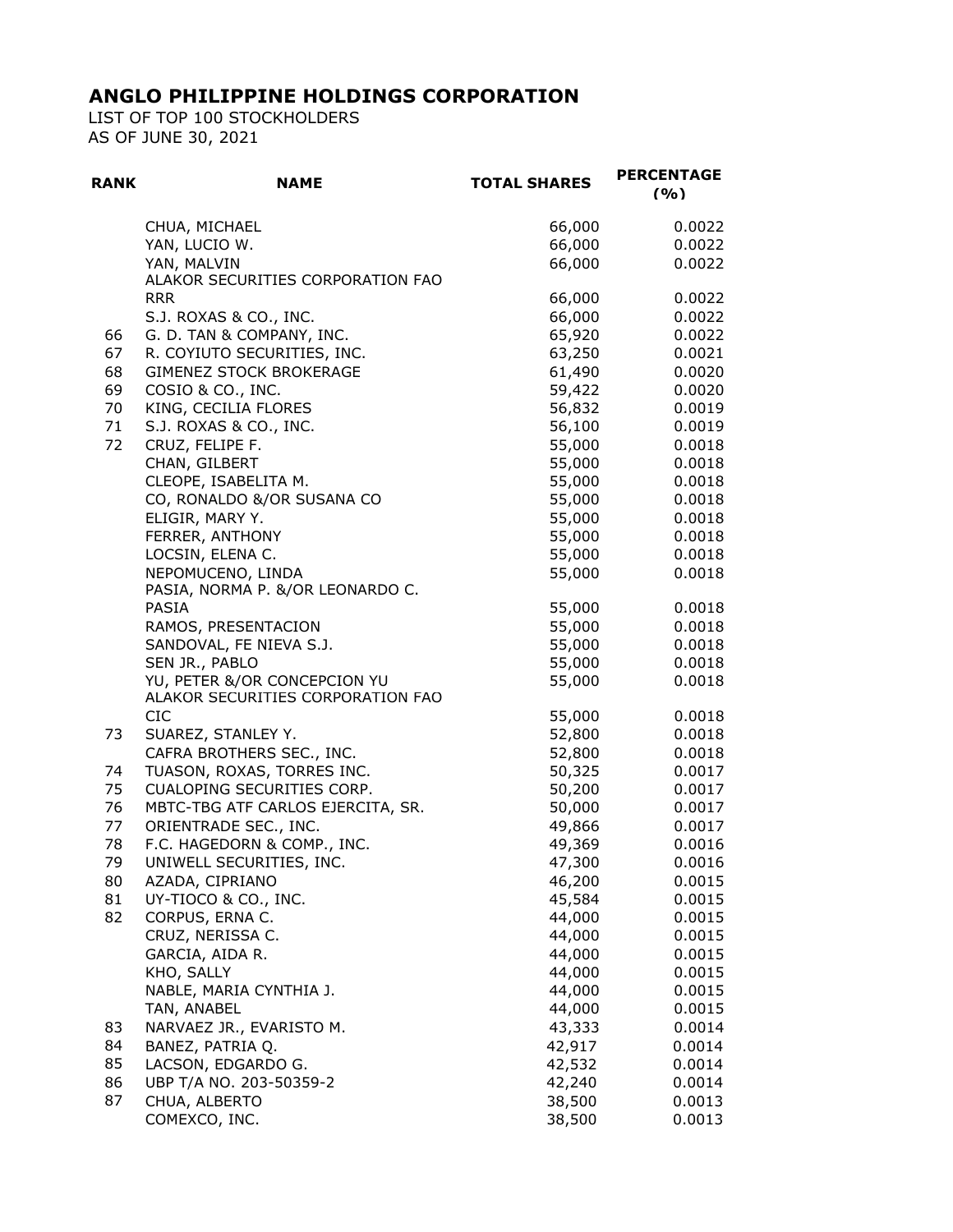LIST OF TOP 100 STOCKHOLDERS AS OF JUNE 30, 2021

| <b>RANK</b> | <b>NAME</b>                                      | <b>TOTAL SHARES</b> | <b>PERCENTAGE</b><br>(9/0) |
|-------------|--------------------------------------------------|---------------------|----------------------------|
|             | YU AND COMPANY, INC.                             | 38,500              | 0.0013                     |
| 88          | TANSENGCO & COMPANY, INC.                        | 38,227              | 0.0013                     |
| 89          | MAJA DEVELOPMENT CORP.                           | 36,666              | 0.0012                     |
| 90          | MARINO OLONDRIZ Y CIA                            | 34,898              | 0.0012                     |
| 91          | BANEZ, FLORENTINA T.                             | 34,082              | 0.0011                     |
| 92          | JAMES UY, INC.                                   | 33,891              | 0.0011                     |
| 93          | FORBES, EVELYN L.                                | 33,550              | 0.0011                     |
| 94          | H. E. BENNET SEC., INC.                          | 33,500              | 0.0011                     |
| 95          | TANSENGCO UY & COMPANY, INC.                     | 33,073              | 0.0011                     |
| 96          | ONG, BENITA                                      | 33,000              | 0.0011                     |
|             | ABAS, TERESITA I.                                | 33,000              | 0.0011                     |
|             | BENGSONS INVESTMENT AND REALTY COR               | 33,000              | 0.0011                     |
|             | <b>CHAN KUY CHUA</b>                             | 33,000              | 0.0011                     |
|             | ESTATE OF ENRIQUE S. CRUZ JR.                    | 33,000              | 0.0011                     |
|             | CHUA, SHIRLEY L.                                 | 33,000              | 0.0011                     |
|             | DY, MANUEL                                       | 33,000              | 0.0011                     |
|             | GO, JOSEPHINE                                    | 33,000              | 0.0011                     |
|             | HORTINELA, TERESITA G.                           | 33,000              | 0.0011                     |
|             | NGO, BENJAMIN                                    | 33,000              | 0.0011                     |
|             | OCUBILLO, JOSEPHINE F.                           | 33,000              | 0.0011                     |
|             | PUA, DONATA                                      | 33,000              | 0.0011                     |
|             | PANTOJA, YOLANDA<br>R.R. TUASON REALTY & TRADING | 33,000              | 0.0011                     |
|             | <b>COMPANY</b>                                   | 33,000              | 0.0011                     |
|             | SUAREZ, SABAS                                    | 33,000              | 0.0011                     |
|             | SUAREZ, SABAS                                    | 33,000              | 0.0011                     |
|             | TAN, MARVIN                                      | 33,000              | 0.0011                     |
|             | TUASON & REALTY & TRADING                        | 33,000              | 0.0011                     |
|             | YOUNG, MA. SYLVIA S.                             | 33,000              | 0.0011                     |
|             | ALAKOR SECURITIES CORPORATION FAO                |                     |                            |
|             | <b>FGR</b><br>ASIAN CAPITAL EQUITIES, INC. A/C   | 33,000              | 0.0011                     |
|             | CCXV060, 7                                       | 33,000              | 0.0011                     |
|             | MARK SECURITIES CORPORATION                      | 33,000              | 0.0011                     |
|             | SECURITIES MANILA, INC.                          | 33,000              | 0.0011                     |
|             | ALFONSO, OSCAR M. &/OR CARIDAD S.                |                     |                            |
| 97          | <b>ALFONSO</b>                                   | 32,266              | 0.0011                     |
| 98          | BENJAMIN CO CA & CO., INC.                       | 32,040              | 0.0011                     |
| 99          | JAMES UY, INC. A/C NO. 3033                      | 31,900              | 0.0011                     |
| 100         | DUNQUE, KEVIN MARK                               | 30,800              | 0.0010                     |

2,996,389,139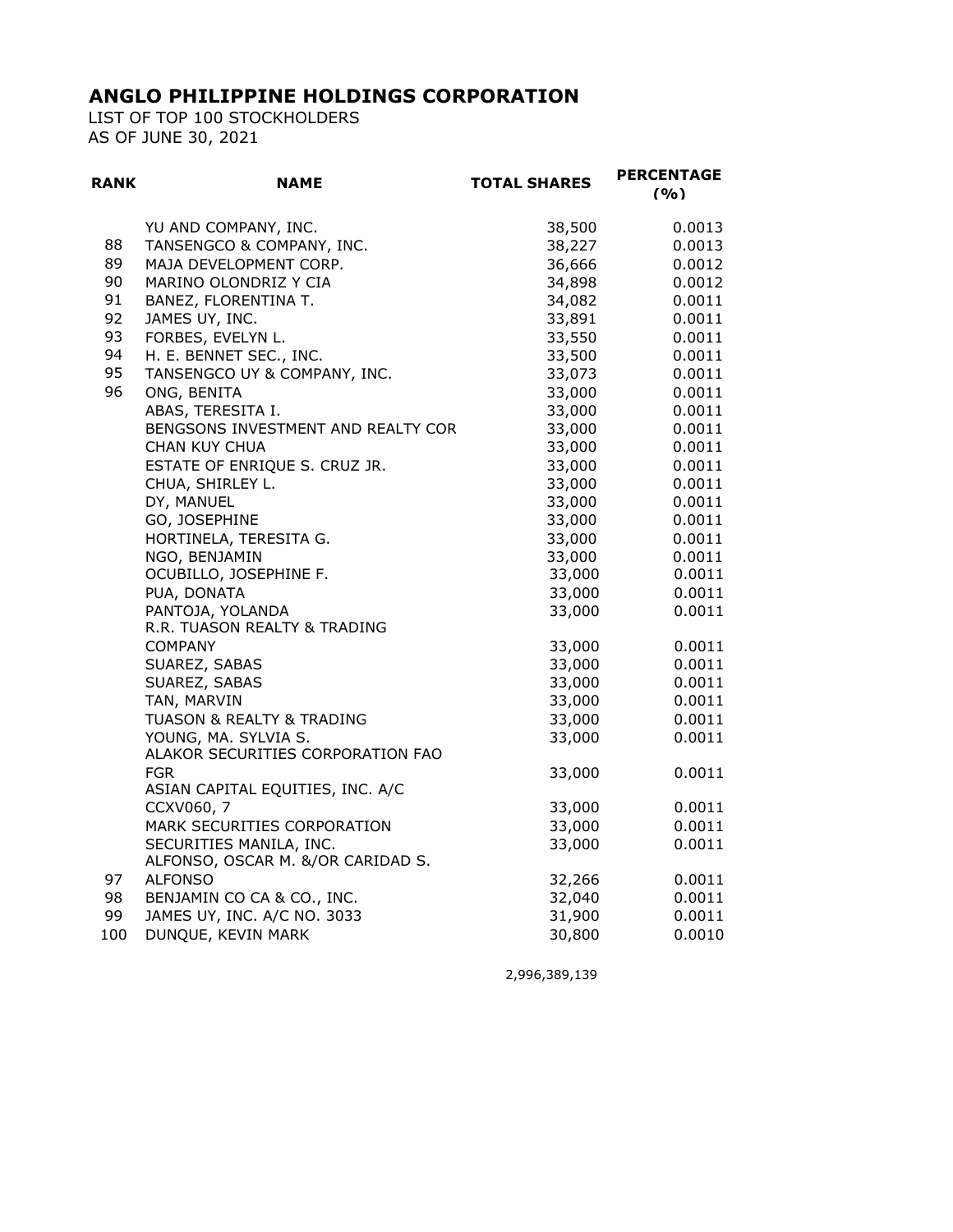#### **OUTSTANDING BALANCES FOR A SPECIFIC COMPANY**

Company Code - APO000000000

| Business Date: June 30, 2021                     |                 |
|--------------------------------------------------|-----------------|
| <b>BPNAME</b>                                    | <b>HOLDINGS</b> |
| <b>UPCC SECURITIES CORP.</b>                     | 360,000         |
| A & A SECURITIES, INC.                           | 724,552         |
| ABACUS SECURITIES CORPORATION                    | 34,322,817      |
| PHILSTOCKS FINANCIAL INC                         | 4,799,818       |
| A. T. DE CASTRO SECURITIES CORP.                 | 132,183         |
| ALL ASIA SECURITIES MANAGEMENT CORP.             | 1,175,531       |
| ALPHA SECURITIES CORP.                           | 54,000          |
| <b>BA SECURITIES, INC.</b>                       | 165,192         |
| AP SECURITIES INCORPORATED                       | 3,264,632       |
| ANSALDO, GODINEZ & CO., INC.                     | 4,695,095       |
| AB CAPITAL SECURITIES, INC.                      | 4,038,397       |
| SB EQUITIES, INC.                                | 7,868,300       |
| ASIA PACIFIC CAPITAL EQUITIES & SECURITIES CORP. | 90,000          |
| ASIASEC EQUITIES, INC.                           | 384,008         |
| <b>ASTRA SECURITIES CORPORATION</b>              | 534,400         |
| CHINA BANK SECURITIES CORPORATION                | 400,770         |
| <b>BELSON SECURITIES, INC.</b>                   | 2,750,802       |
| BENJAMIN CO CA & CO., INC.                       | 1,870           |
| JAKA SECURITIES CORP.                            | 1,106,257       |
| <b>BPI SECURITIES CORPORATION</b>                | 27,918,978      |
| CAMPOS, LANUZA & COMPANY, INC.                   | 500,490         |
| SINCERE SECURITIES CORPORATION                   | 1,345,000       |
| CTS GLOBAL EQUITY GROUP, INC.                    | 4,849,332       |
| TRITON SECURITIES CORP.                          | 2,810,534       |
| PHILEO ALLIED SECURITIES (PHILIPPINES), INC.     | 440             |
| <b>IGC SECURITIES INC.</b>                       | 260,516         |
| <b>CUALOPING SECURITIES CORPORATION</b>          | 86,810          |
| DAVID GO SECURITIES CORP.                        | 21,375,632      |
| DIVERSIFIED SECURITIES, INC.                     | 630,700         |
| E. CHUA CHIACO SECURITIES, INC.                  | 5,890,548       |
| EQUITABLE SECURIITES (PHILS.) INC.               | 102             |
| EAST WEST CAPITAL CORPORATION                    | 226,232         |
| EASTERN SECURITIES DEVELOPMENT CORPORATION       | 1,854,000       |
| EQUITIWORLD SECURITIES, INC.                     | 2,389,450       |
| EVERGREEN STOCK BROKERAGE & SEC., INC.           | 7,025,575       |
| FIRST ORIENT SECURITIES, INC.                    | 275             |
| F. YAP SECURITIES, INC.                          | 2,638,961       |
| AURORA SECURITIES, INC.                          | 88,600          |
| GLOBALINKS SECURITIES & STOCKS, INC.             | 447,050         |
| JSG SECURITIES, INC.                             | 2,503,800       |
| GOLDSTAR SECURITIES, INC.                        | 572,100         |
| GUILD SECURITIES, INC.                           | 118,220         |
| HDI SECURITIES, INC.                             | 544,732         |
| H. E. BENNETT SECURITIES, INC.                   | 14,080          |
| HK SECURITIES, INC.                              | 169             |
| I. ACKERMAN & CO., INC.                          | 142,797         |
| I. B. GIMENEZ SECURITIES, INC.                   | 98,705          |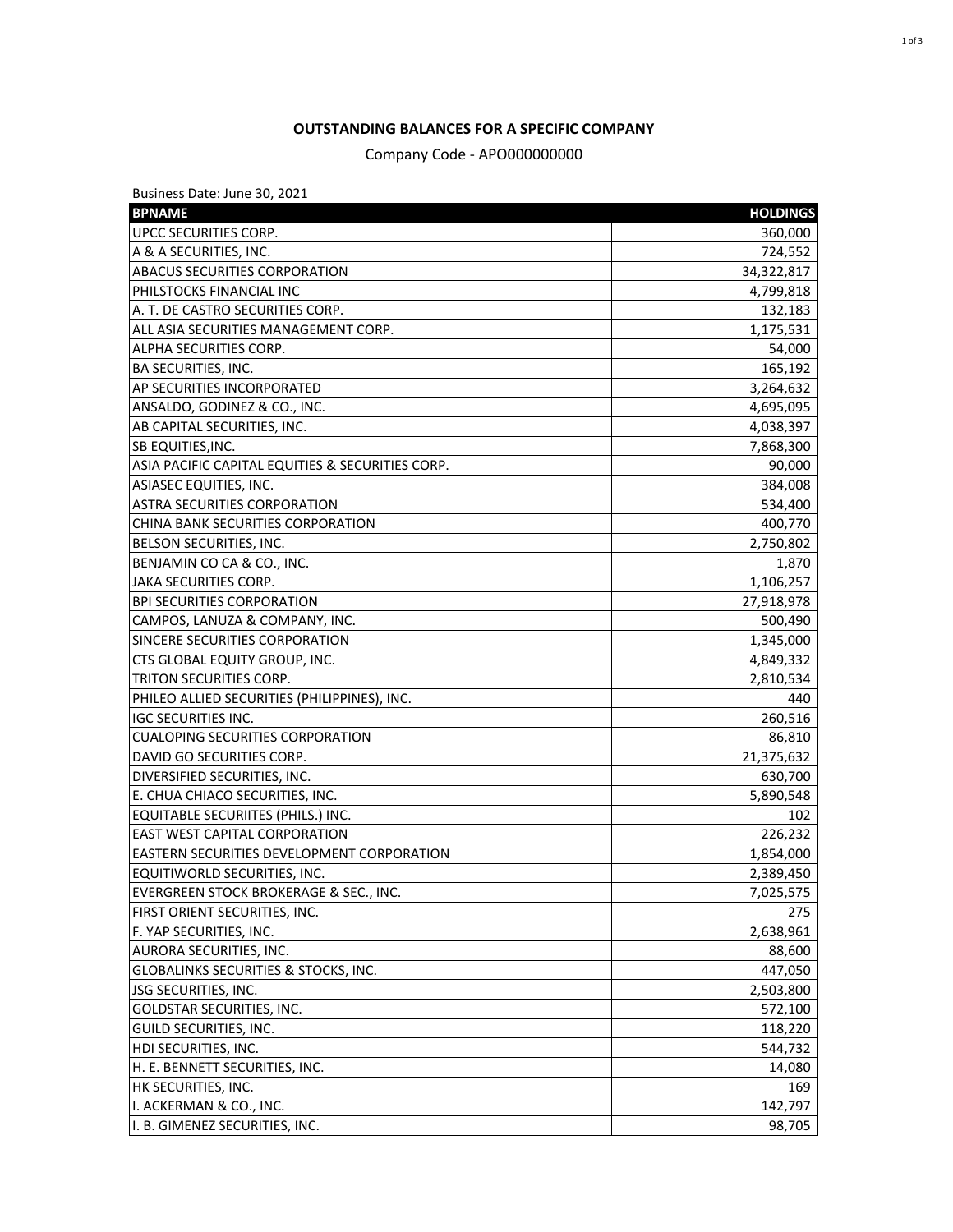| <b>BPNAME</b>                                     | <b>HOLDINGS</b> |
|---------------------------------------------------|-----------------|
| INVESTORS SECURITIES, INC,                        | 2,697,645       |
| IMPERIAL, DE GUZMAN, ABALOS & CO., INC.           | 857,184         |
| INTRA-INVEST SECURITIES, INC.                     | 55,000          |
| ASIAN CAPITAL EQUITIES, INC.                      | 66,366          |
| J.M. BARCELON & CO., INC.                         | 52,397          |
| VALUE QUEST SECURITIES CORPORATION                | 9,500           |
| LARRGO SECURITIES CO., INC.                       | 316,040         |
| LIPPO SECURITIES, INC.                            | 6,003,800       |
| LOPEZ, LOCSIN, LEDESMA & CO., INC.                | 1,942           |
| LUCKY SECURITIES, INC.                            | 1,455,000       |
| LUYS SECURITIES COMPANY, INC.                     | 2,696,894       |
| <b>MANDARIN SECURITIES CORPORATION</b>            | 32,463,318      |
| MARINO OLONDRIZ Y CIA                             | 177,500         |
| COL Financial Group, Inc.                         | 54,799,791      |
| DA MARKET SECURITIES, INC.                        | 2,331,166       |
| MERCANTILE SECURITIES CORP.                       | 3,758,000       |
| MERIDIAN SECURITIES, INC.                         | 284,866         |
| MDR SECURITIES, INC.                              | 5,736,210       |
| <b>REGIS PARTNERS, INC.</b>                       | 880             |
| MOUNT PEAK SECURITIES, INC.                       | 202,276         |
| NEW WORLD SECURITIES CO., INC.                    | 1,333,398       |
| OPTIMUM SECURITIES CORPORATION                    | 59,545          |
| RCBC SECURITIES, INC.                             | 6,627,300       |
| PAN ASIA SECURITIES CORP.                         | 320,500         |
| PAPA SECURITIES CORPORATION                       | 12,954,175      |
| MAYBANK ATR KIM ENG SECURITIES, INC.              | 3,737,574       |
| PLATINUM SECURITIES, INC.                         | 518,566         |
| <b>PNB SECURITIES, INC.</b>                       | 38,885          |
| PREMIUM SECURITIES, INC.                          | 77,000          |
| PRYCE SECURITIES, INC.                            | 7,065           |
| QUALITY INVESTMENTS & SECURITIES CORPORATION      | 6,245,043       |
| R & L INVESTMENTS, INC.                           | 42,130          |
| ALAKOR SECURITIES CORPORATION                     | 2,008,831,515   |
| R. COYIUTO SECURITIES, INC.                       | 2,090,036       |
| REGINA CAPITAL DEVELOPMENT CORPORATION            | 7,198,169       |
| R. NUBLA SECURITIES, INC.                         | 939,236         |
| AAA SOUTHEAST EQUITIES, INCORPORATED              | 1,689,564       |
| R. S. LIM & CO., INC.                             | 258,998         |
| <b>RTG &amp; COMPANY, INC.</b>                    | 236,678         |
| S.J. ROXAS & CO., INC.                            | 6,998,596       |
| SECURITIES SPECIALISTS, INC.                      | 5,132           |
| FIDELITY SECURITIES, INC.                         | 116,204         |
| SUMMIT SECURITIES, INC.                           | 1,027,618       |
| STANDARD SECURITIES CORPORATION                   | 26,375,219      |
| TANSENGCO & CO., INC.                             | 3,415,437       |
| THE FIRST RESOURCES MANAGEMENT & SECURITIES CORP. | 221,833         |
| TOWER SECURITIES, INC.                            | 12,659,863      |
| TRANS-ASIA SECURITIES, INC.                       | 1,100,000       |
| TRENDLINE SECURITIES CORPORATION                  | 32,112          |
| TRI-STATE SECURITIES, INC.                        | 8,000           |
| UCPB SECURITIES, INC.                             | 2,332,400       |
| UOB KAY HIAN SECURITIES (PHILS.), INC.            | 192,500         |
| <b>E.SECURITIES, INC.</b>                         | 6,600           |